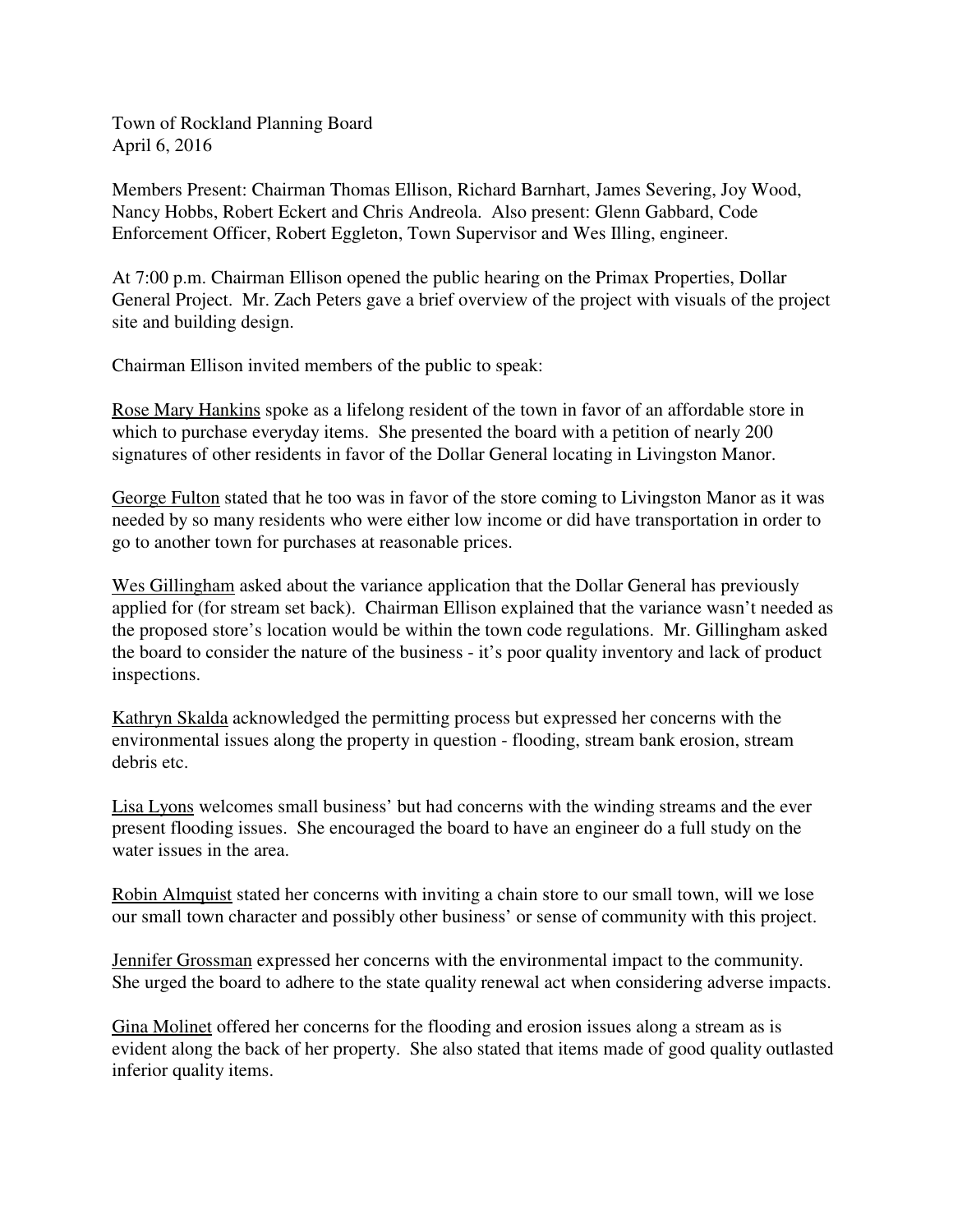Town of Rockland Planning Board April 6, 2016 Page 2

Ben Chamis expressed his favor for the Dollar General locating in Livingston Manor and offering affordable items to the community. As a New York City resident who recently purchased property here he expected prices of everyday items to be more reasonable than pricing in the city but that was not the case.

Sheila Shultz referred back to Mr. Gillingham's question about the variance application. She stated that the ZBA didn't have the authority to act on the variance application presented to them as the Town had not adopted the proposed zoning changes. The ZBA board had advised the company representative to consider strongly the location of the proposed construction. She asked Mr. Peters if the boards concerns were relayed to the business owners. Mr. Peters commented that yes the concerns were relayed and considered. This is shown on the site plan with the raised building, less impervious surfaces, run off swale etc.

Kathryn Scott stated that she didn't live in the Town of Rockland but in the Town of Delaware and worked in Jeffersonville and noted that a Dollar General was recently constructed there. She stated that most residents didn't even know about the proposed construction and expressed her concerns with the inferior products that would be stocked in the store and under staffing of the store itself.

Amy Gillingham asked the board not to rush through this process but to take the time to consider and review all aspects of the project and impact to the town.

Pamela Knapp expressed her favor of the store coming to Livingston Manor. Prices of items around town were excessively high and she didn't shop locally at all. Store competition would help to lower over priced items. As to flooding, the streams needed cleaning up as there was still a lot of debris laying along the stream banks and in the water from previous floods. If they were cleaned out there would be less obstruction and the water would flow better.

The Chairman suggested recessing the public hearing to allow for further comments to be presented either in writing or at the next meeting. Rick made a motion to recess the public hearing, Chris seconded and all were in favor.

Chairman Ellison thanked the members of the public present for their comments and opened the regular meeting with the pledge to the flag.

On a motion by Jim, seconded by Chris the minutes of the February meeting were accepted as distributed. On a motion by Jim, seconded by Nancy, the minutes of the March meeting were accepted as distributed.